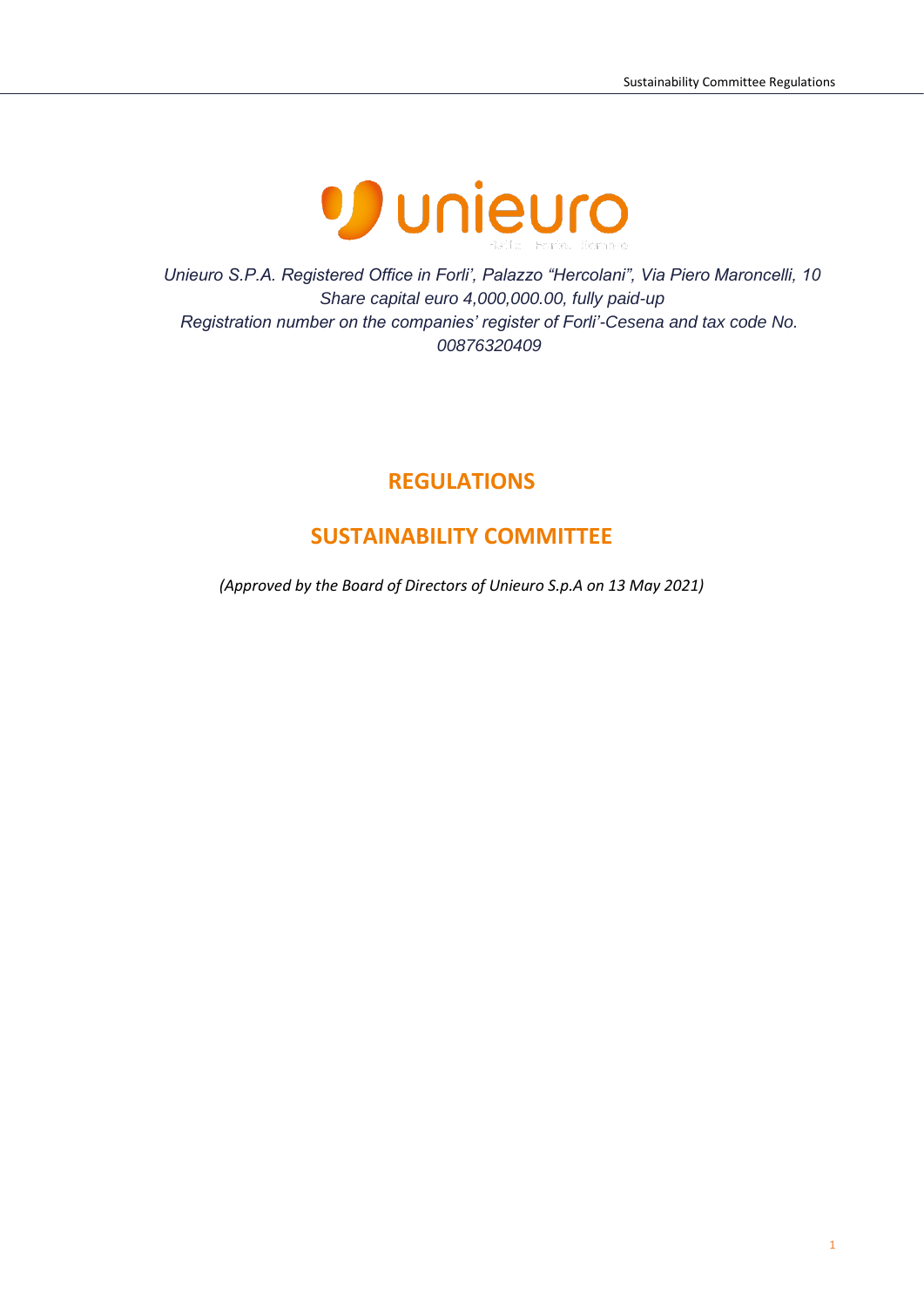## **1. Purpose and scope of application**

- 1.1. Pursuant to art. 20.6 of the Articles of Association of Unieuro S.p.A. ("**Unieuro**" or "**Company**") a committee has been set up within the Board of Directors to assist said Board of Directors with its assessments and decisions on the topic of sustainability, meaning those guidelines, processes, initiatives and activities aimed at pursuing sustainable success thus creating long-term value for the benefit of shareholders, taking into account the interests of other relevant stakeholders ("**Sustainability Committee**" or "**Committee**"). The establishment of said Committee is consistent with recommendations of the Corporate Governance Committee under the Corporate Governance Code governing listed companies promoted by Borsa Italiana SpA ("**Corporate Governance Code**"), to which Unieuro adheres.
- 1.2. These regulations ("**Regulations**") drawn up by the Committee and approved by the Board of Directors of the Company on 13 May 2021, govern the composition, appointment and manner of operation of the Committee as well as its duties, powers, responsibilities and means at its disposal.

## **2. Composition and appointment**

- 2.1. The Committee shall be made up of at least three Directors, all of whom shall be non-executive, and the majority of whom shall satisfy the independence requisites in accordance with the legal and regulatory provisions in force as well as the Corporate Governance Code.
- 2.2. The Committee Chairman shall be selected from among the independent Directors. The Chairman of the Board of Directors cannot chair the Committee even if he/she is deemed independent.
- 2.3. The members of the Committee must have functional skills in relation to the duties they are called upon to perform.
- 2.4. The Board of Directors shall appoint and remove Committee members including the Chairman thereof.
- 2.5. Directors may accept the office of Committee member only when they believe that they are able to dedicate the necessary time to ensure the diligent performance of the duties pertaining to the office.
- 2.6. Committee members shall remain on the Committee for a term commensurate to their entire term of office as a director, unless otherwise determined by the Board of Directors at the time of appointment or any time thereafter, or save for in the event of resignation from office or loss of any of the necessary requisites. In the event a member vacates his/her office on the Board of Directors prior to the envisaged term for any reason, then he/she shall automatically and immediately relinquish the office of Committee member.
- 2.7. In case of removal from or relinquishment of office, loss of requisites, death or incapacity of any Committee member, the outgoing member or the Chairman shall promptly notify the Board of Directors which shall without delay and at its very next sitting replace the outgoing member, selecting his/her replacement from among those Directors in office at that time provided that the replacement satisfies the requirements referred to in this article and in compliance with the provisions set forth in the previous paragraphs. The office of the replacement Committee member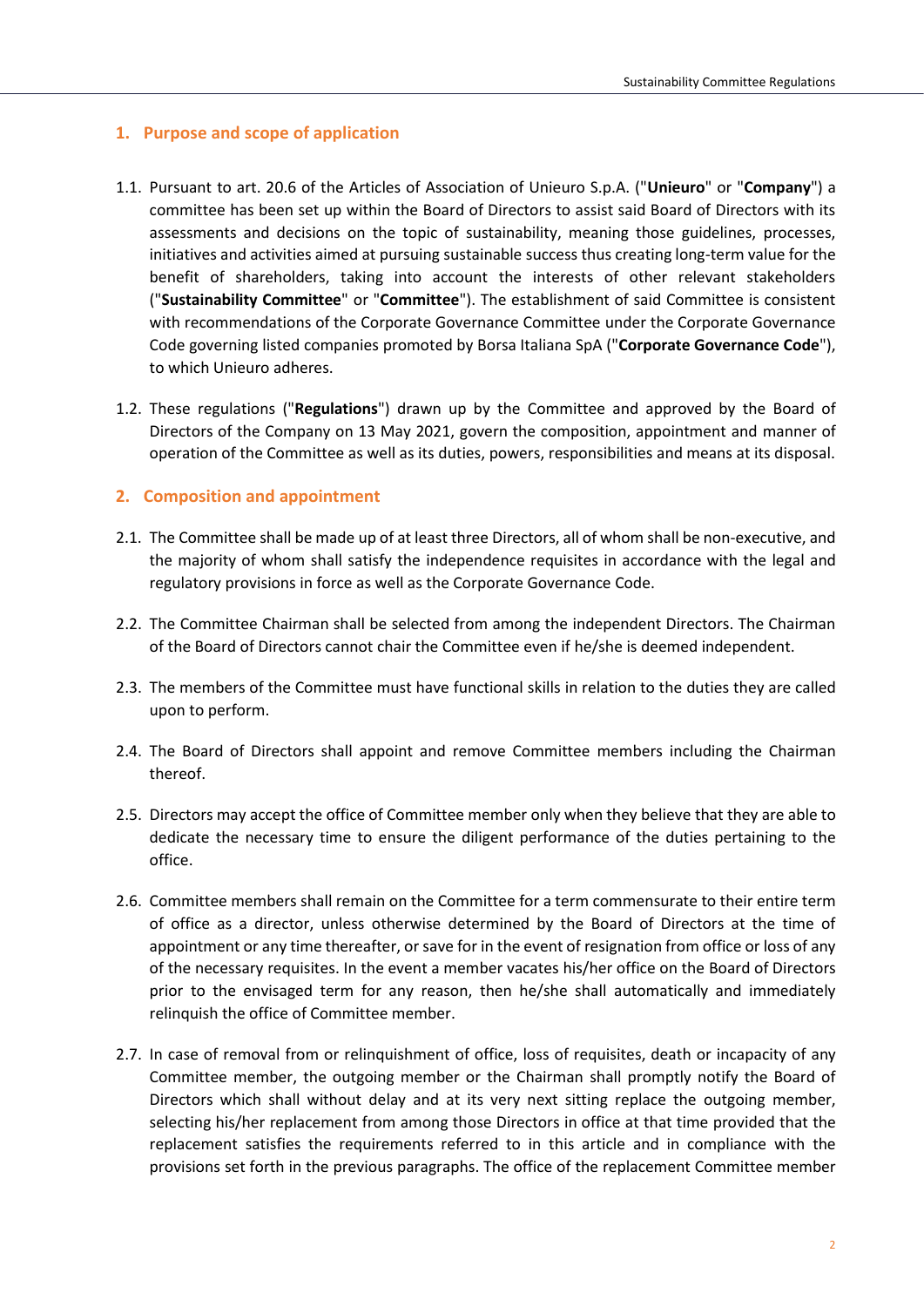shall expire at the same time as that of the members already in office at the time of the replacement's appointment.

2.8. The Secretary shall be appointed by the Committee and may be a person chosen from outside the Committee. The Secretary shall assist the Committee and its Chairman in drafting meeting minutes and in carrying out the related activities. In the event of his/her absence or should he/she be unable to undertake the relative duties, then the Committee shall, on a case-by-case basis, select another person, who may be a person chosen from outside the Committee, to carry out the Secretary's duties.

## **3. Duties**

- 3.1. Within the remit of the Committee's duties are: preliminary, consultative and propositional functions in support of the Board of Directors.
- 3.2. The Committee shall assist the Board of Directors in carrying out the following activities in relation to corporate sustainability policy and thus shall:
	- a) monitor policies and, more generally, sustainability and responsible innovation issues related to the exercise of business activities and *stakeholder engagement* activity;
	- b) support the Board of Directors in drawing up a sustainability and innovation strategy also by way of:
		- identifying topics pertinent to the generation of long-term value and drawing up a materiality analysis, co-ordinating where appropriate with the Control and Risk Committee;
		- supporting the Company in the formulation of Business Plans with a view to pursuing the creation of long-term value, taking into account the interests of all relevant stakeholders; indicating the guidelines which shall form the foundations for the structure of the strategic sustainability plan, setting forth those sustainability and innovation matters which are relevant to the Company, the initiatives to be carried out for each of them, the necessary resources therefor and related benefits thereof as well as give opinions/draw up proposals on the content thereof.
	- c) monitoring the progress of the activities and projects set forth in the above-mentioned action plan;
	- d) overseeing the evolution of sustainability issues also in light of international guidelines and principles laid down on the topic, duly monitoring the positioning of the Company with respect to the market (e.g., participation and inclusion in sustainability indices, principles and ESG performance);
	- e) verifying the general layout of the declarations made in the consolidated non-financial statement, the structuring of its content and the completeness and transparency of the information provided therein; its Chairman shall report on the outcomes of his/her Committee's checks to the Control and Risk Committee which shall be called to evaluate the appropriateness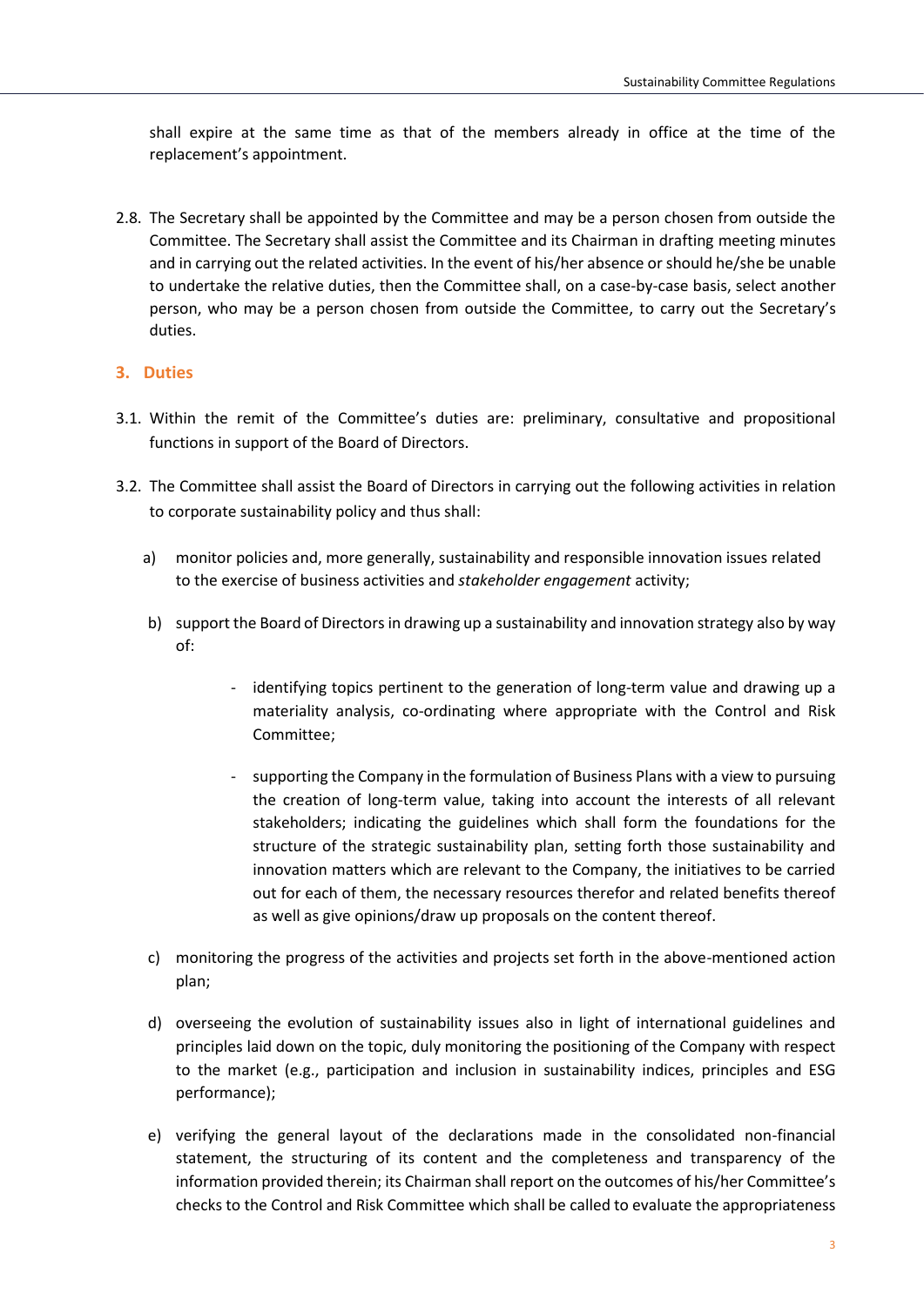of periodic non-financial information so as to correctly reflect the business model, the strategies of the company, the impact of its activity and the level of performance actually achieved;

- f) promoting Company participation in initiatives and events relevant to sustainability and responsible innovation with a view to consolidating the corporate reputation in the domestic and international arenas;
- g) giving opinions on policies and informative documents related to sustainability and responsible innovation matters;
- h) on request of the Board of Directors and/or the Chief Executive Officer, giving opinions on questions that may have an impact on sustainability or responsible innovation matters;
- i) reporting to the Board of Directors, at least every six months, on occasion of the approval of the annual and half-yearly financial reports, on activities carried out in the field of sustainability;
- j) carrying out any additional tasks as may be entrusted to it by the Board of Directors, monitoring due application of decisions adopted by the Board of Directors on sustainability topics.

## **4. Operations**

- 4.1. The Committee shall sit as often as is deemed necessary to fulfil its duties which sittings shall generally be on the dates set forth in the annual diary of meetings prepared and approved by said Committee. Meetings shall take place at the registered office or at any of the secondary offices of the Company (in all cases in compliance with the provisions of paragraph 4.4 below) and, in any case with a frequency as the Chairman of the Committee deems appropriate or upon request of the Chairman of the Board of Directors, the Chief Executive Officer, the Chairman of the Board of Statutory Auditors or at least two members this latter Board, where the specific topic up for discussion is deemed within the responsibility of the Committee. The diary of Committee meetings and any variations thereto shall be submitted in advance to the secretary of the Board of Directors to ensure coordination with meetings of the Board and the other committees. Meetings shall be called by the Chairman of the Committee to discuss any agenda business prepared by him/her with the assistance of the Secretary of the Committee or whenever requested by at least two Committee members where the specific topic up for discussion is deemed within the responsibility of the Committee.
- 4.2. The notice of call, which shall contain the day, time and place of the meeting and the list of matters for discussion, shall be sent to Committee members by the Secretary on the recommendation of the Chairman, usually at least three days prior to the date set for the meeting, in such manner that ensures confidentiality and timeliness of the notice and enables due receipt of the notice to be confirmed. On the occurrence of any necessity or urgency, this term may be shortened, providing a minimum notice of 24 hours is given prior to the date set for the meeting. In any event, the Committee shall be deemed quorate, notwithstanding there has not been a formal notice of call, if all the members or the majority thereof are in attendance on condition that the absent members have been informed of the meeting and at least one member of the Board of Statutory Auditors is in attendance. The Chairman of the Committee may invite the Chairman of the Board of Directors,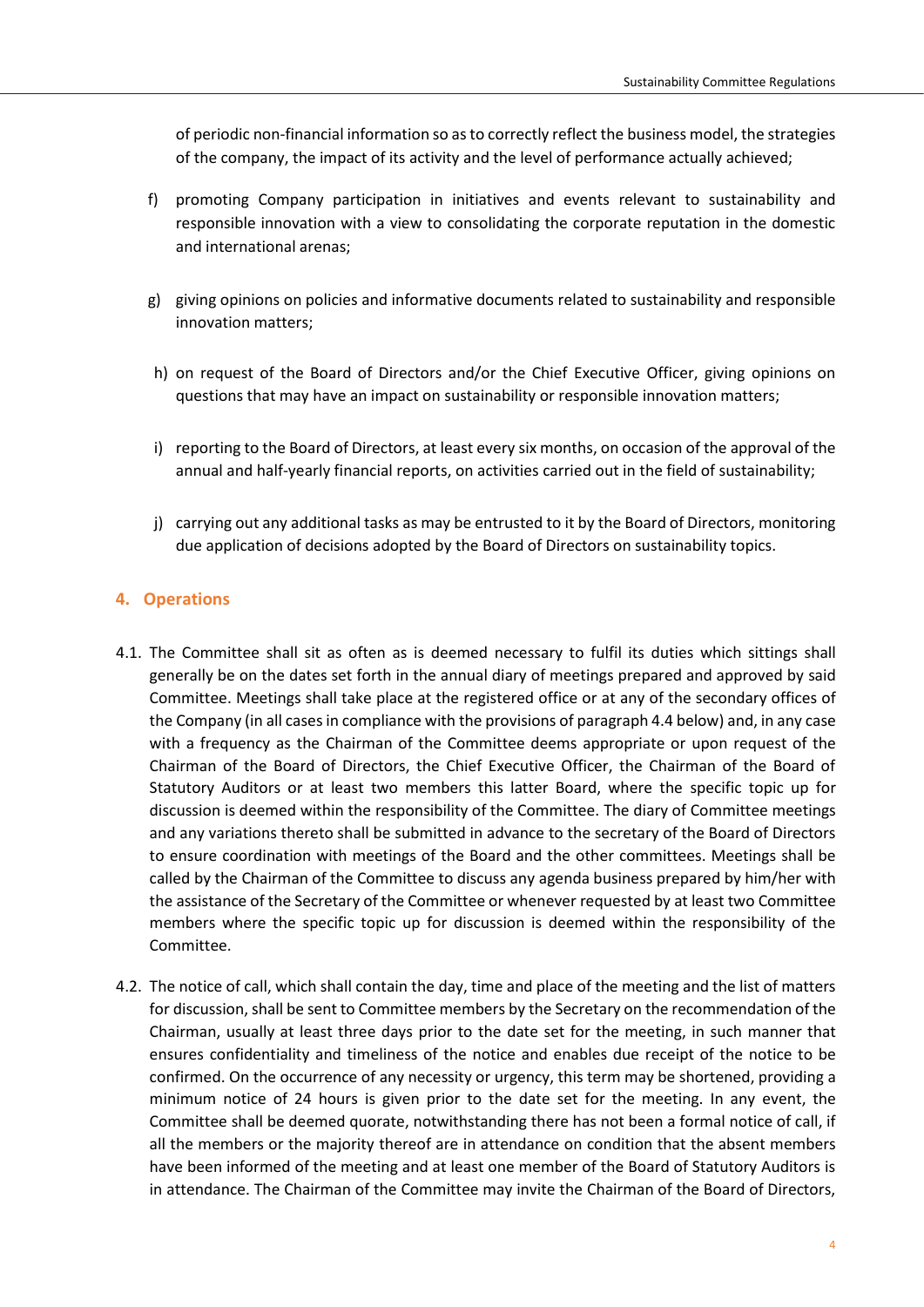the Chief Executive Officer, the Secretary of the Board of Directors, the standing members of the Board of Statutory Auditors and any other invited persons to take part in the meeting. The Secretary shall also send the notice of call by way of opportune information to all person/s invited by the Chairman of the Committee to take part in the meeting.

- 4.3. Meetings of the Committee shall be presided over by the Chairman or in the event he/she is unable to or prevented from attending, then by a member of the Committee who shall be selected from those in attendance.
- 4.4. The Committee may meet:
	- (i) at the location indicated in the notice of call;
	- (ii) by videoconference sitting at the offices of the Company or at any other location indicated in the notice of call;
	- or, subject to the authorisation on the part of the Chairman of the Committee:
	- (iii) by means of a videoconferencing system made available by the Company which ensures the same level of security as a video conference held at the offices of Unieuro;
	- (iv) by audio conference, usually limited to extraordinary meetings that have not been scheduled in the annual diary.

Attendance by the means under sub-paragraphs (ii), (iii) and (iv) must take into account the need to deal with the items on the agenda in a confidential manner and must ensure that all attendees can be identified and are able to follow the discussions and intervene in real time in the discussions of the business on the table. The meeting shall be deemed held at the place at which the Chairman of the Committee is located.

The above-mentioned means of attendance, as alternatives to a face-to-face meeting, shall in any case be adopted where deemed necessary to ensure compliance with any provisions of the law that limit face-to-face meetings.

In the event that any urgency prevents the holding of any Committee meeting attendance via audio or videoconference, the Committee Chairman may ask the Committee members, also informing all the other recipients of the notice of call, to provide its opinion on a specific subject by e-mail. The Chairman shall inform the Committee members and any other recipients of the notice of call of the outcome of the consultation in relation to which a special report shall be drawn up.

- 4.5. Any documentation relating to items on the agenda shall be provided to the members by the Secretary generally at the same time as the notice of call and in any case no later than the third day prior to the date of the meeting, save for in exceptional circumstances. Said documentation shall be provided in a manner that ensures it is kept confidential.
- 4.6. The Committee shall be deemed quorate if the majority of the members in office are in attendance and shall take decisions on an absolute majority vote of those in attendance. In the event of a deadlock the Chairman shall have the deciding vote.
- 4.7. The Chairman of the Board of Statutory Auditors (or another statutory auditor designated by him/her) shall take part in Committee meetings. Upon invitation of the Committee Chairman from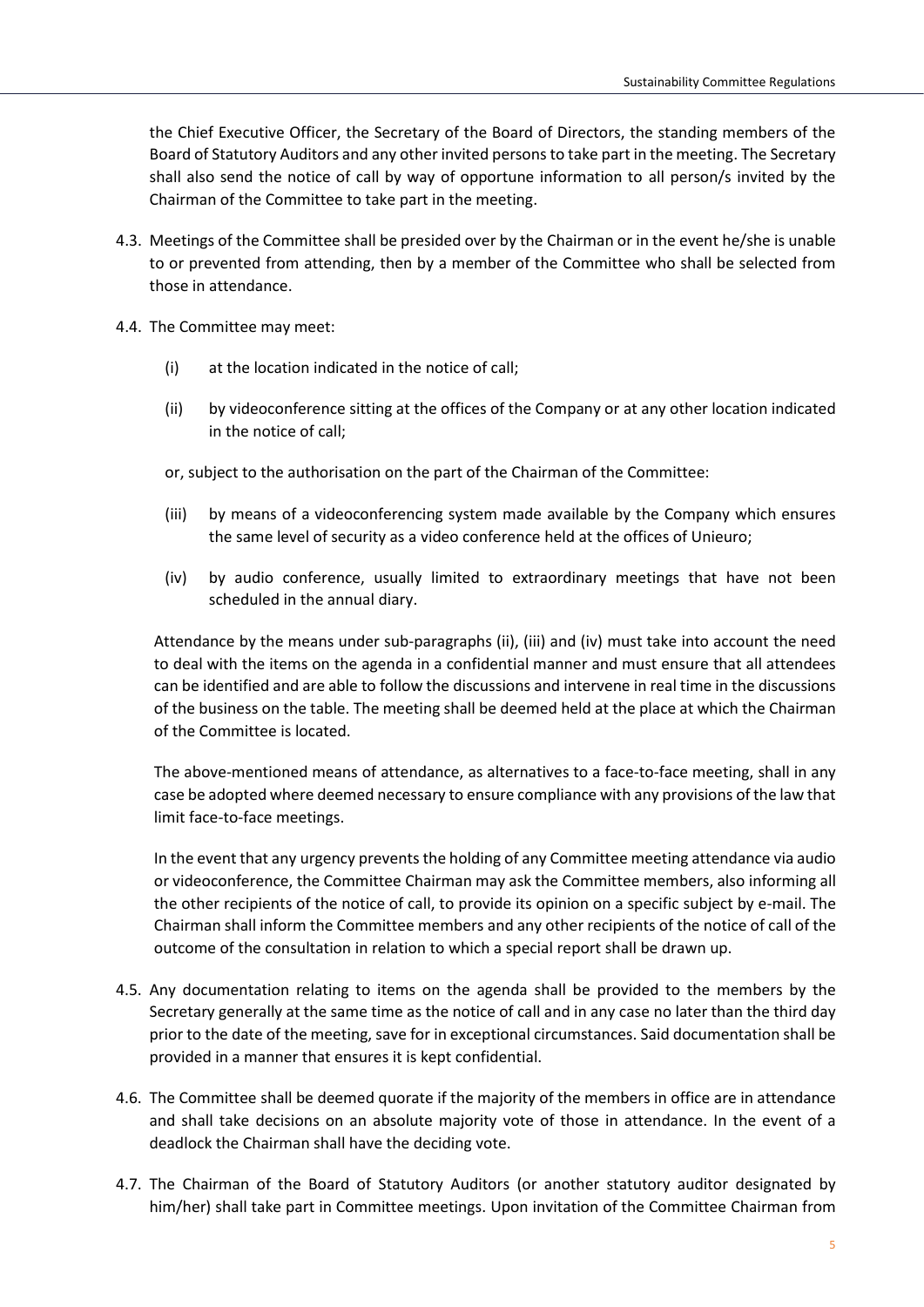time to time, other members of the Board of Directors and the Board of Statutory Auditors may attend Committee meetings, as well as auditors, representatives of Company departments responsible for the particular subject matter or any other person whose attendance is deemed appropriate to enable the Committee functions to be carried out in the best possible manner.

- 4.8. Meeting minutes shall be undertaken by the Chairman or in his/her absence, then by whoever sits in for him/her - with the support of the Secretary (or his/her proxy holder). Should there be specific and justified grounds, then the Committee Chairman may request that the minutes be undertaken by a Committee member, by the Secretary of the Board of Directors or by any person under his/her responsibility. The draft minutes shall be submitted to the Committee Chairman and to other Committee members for any observations thereon and shall generally be put forward for approval at the next meeting of the Committee. Said minutes shall be recorded on the corporate books and maintained by the Committee Secretary at the Company's registered office, together with any other minutes kept in chronological order. The minutes shall be signed by the Chairman of the meeting and by the Secretary or, in his/her place, by any substitute who performed the functions of Secretary and shall be made available to the members of the Board of Directors and the Board of Statutory Auditors, the Secretary of the Board of Directors as well as to other statutory auditors upon request.
- 4.9. To the extent any procedure is not governed herein and insofar as they are compatible herewith, the operative rules of the Board of Directors shall be applied to the Sustainability Committee.
- 4.10. The Committee Chairman shall report to the Board of Directors on the activities carried out by the Committee at least every six months and no later than the deadline envisaged for the approval of the annual financial report and the half-yearly report; he/he shall also report to the Board of Directors at its next sitting on those matters deemed of most relevance as examined by the Committee during the meetings.

## **5. Powers and means**

- 5.1. In carrying out its duties, the Committee shall be entitled to access all information and company functions deemed necessary for due performance and to use all nature of resources as it deems appropriate, which may include engaging support of external consultants. The Committee shall verify beforehand that any external consultant is not in a position that could give rise to any situation that might compromises his/her impartiality of judgement.
- 5.2. On an annual basis, the Committee shall draw up an expense budget which it shall submit to the Board of Directors for approval. The Company shall provide the Committee with adequate financial resources to enable performance of its functions within the limits of said budget approved by the Board. If necessary, the Committee may use additional financial resources outside of the approved budget provided that such resources are approved by the Board of Directors.

## **6. Final provisions**

- 6.1. The Committee shall periodically assess the adequacy of these Regulations and submit any amendments, updates or additions thereto to the Board of Directors.
- 6.2. The Committee may make any strictly formal amendments as are necessary to adapt these Regulations to: legislative or regulatory provisions; recommendations under the Corporate